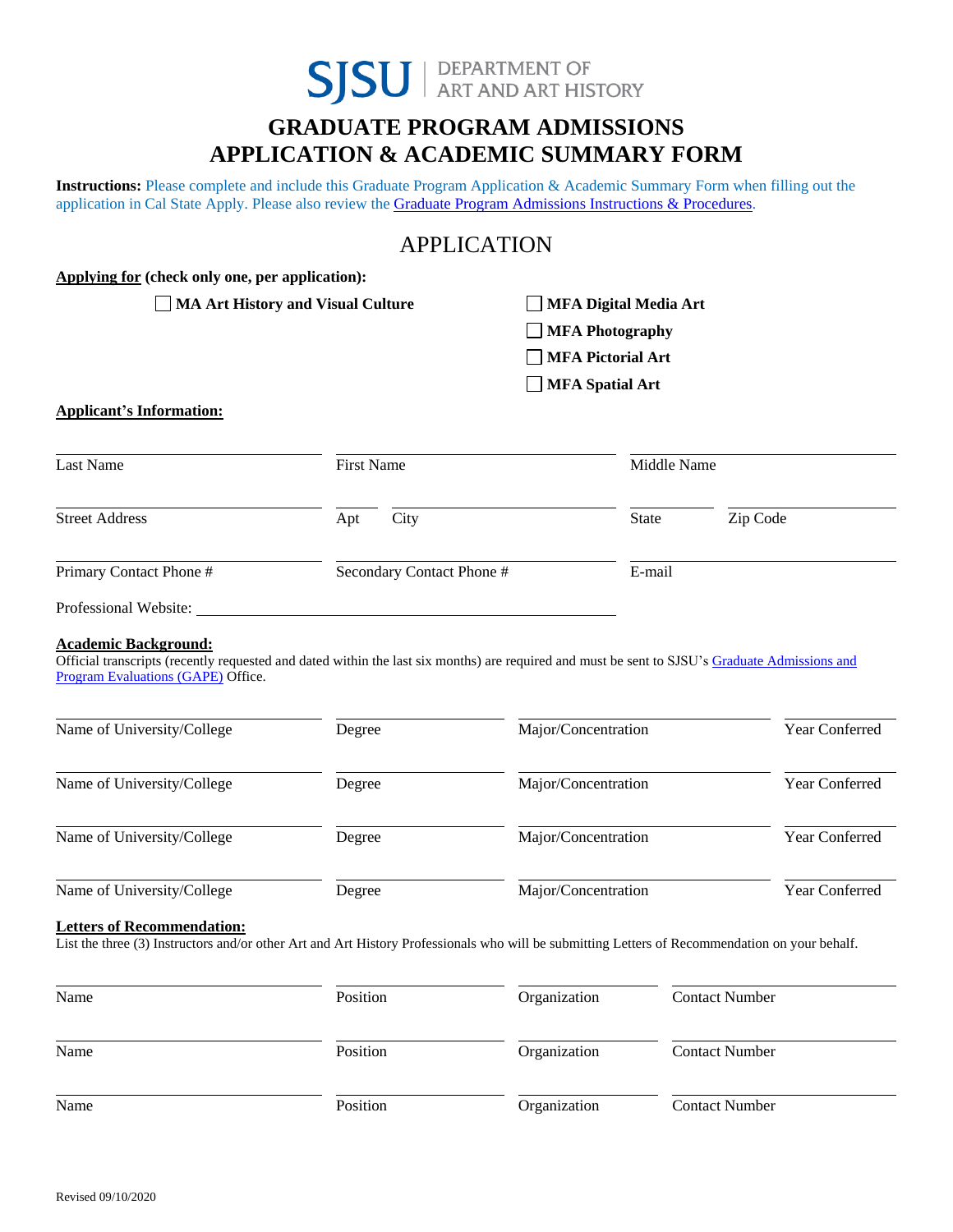

### ACADEMIC SUMMARY FORM

#### **LISTING OF COLLEGE LEVEL UNDERGRADUATE ART & PROGRAM RELATED UNITS**

The Graduate Program Admission Review Committee requires **OFFICIAL and RECENT** university/college transcripts from each of the undergraduate universities/colleges you listed on the Graduate Program Admissions Application at which you have earned ART units. In addition, please provide the information requested on the form below.

#### **MFA Art Applicants:**

The equivalent to a Bachelor of Fine Art (BFA) degree in the applicant's designated area of graduate emphasis (60 units in studio art) is recommended. At least 6 upper division units in art history are required

#### **MA Art History and Visual Culture Applicants**:

Only list a maximum of 30 undergraduate university/college level units of Art History courses and all Foreign Language courses taken below. Studio Art units are not required for admission to the MA Art History and Visual Culture program.

#### **PLEASE TYPE:**

List all Studio Art, Art History, or program related classes taken at the UNIVERSITY/COLLEGE listed on the Graduate Program Application. Enter the SEMESTER & YEAR, COURSE # & TITLE, and the GRADE earned. Indicate whether semester or quarter UNITS were earned by entering the number of units into the appropriate units column for each course.

| UNIVERSITY/COLLEGE            | <b>SEMESTER &amp;</b><br><b>YEAR</b> | COURSE # $\&$ TITLE        | <b>GRADE</b>     | <b>UNITS</b>    |                |
|-------------------------------|--------------------------------------|----------------------------|------------------|-----------------|----------------|
|                               |                                      |                            |                  | <b>SEMESTER</b> | <b>QUARTER</b> |
| San Jose State University, CA | FALL/2004                            | ART 12 - BEGINNING DRAWING | $\boldsymbol{A}$ | $\mathfrak{Z}$  | n/a            |
|                               |                                      |                            |                  |                 |                |
|                               |                                      |                            |                  |                 |                |
|                               |                                      |                            |                  |                 |                |
|                               |                                      |                            |                  |                 |                |
|                               |                                      |                            |                  |                 |                |
|                               |                                      |                            |                  |                 |                |
|                               |                                      |                            |                  |                 |                |
|                               |                                      |                            |                  |                 |                |
|                               |                                      |                            |                  |                 |                |
|                               |                                      |                            |                  |                 |                |
|                               |                                      |                            |                  |                 |                |
|                               |                                      |                            |                  |                 |                |
|                               |                                      |                            |                  |                 |                |
|                               |                                      |                            |                  |                 |                |
|                               |                                      |                            |                  |                 |                |
|                               |                                      |                            |                  |                 |                |
|                               |                                      |                            |                  |                 |                |
|                               |                                      |                            |                  |                 |                |
|                               |                                      |                            |                  |                 |                |
|                               |                                      |                            |                  |                 |                |